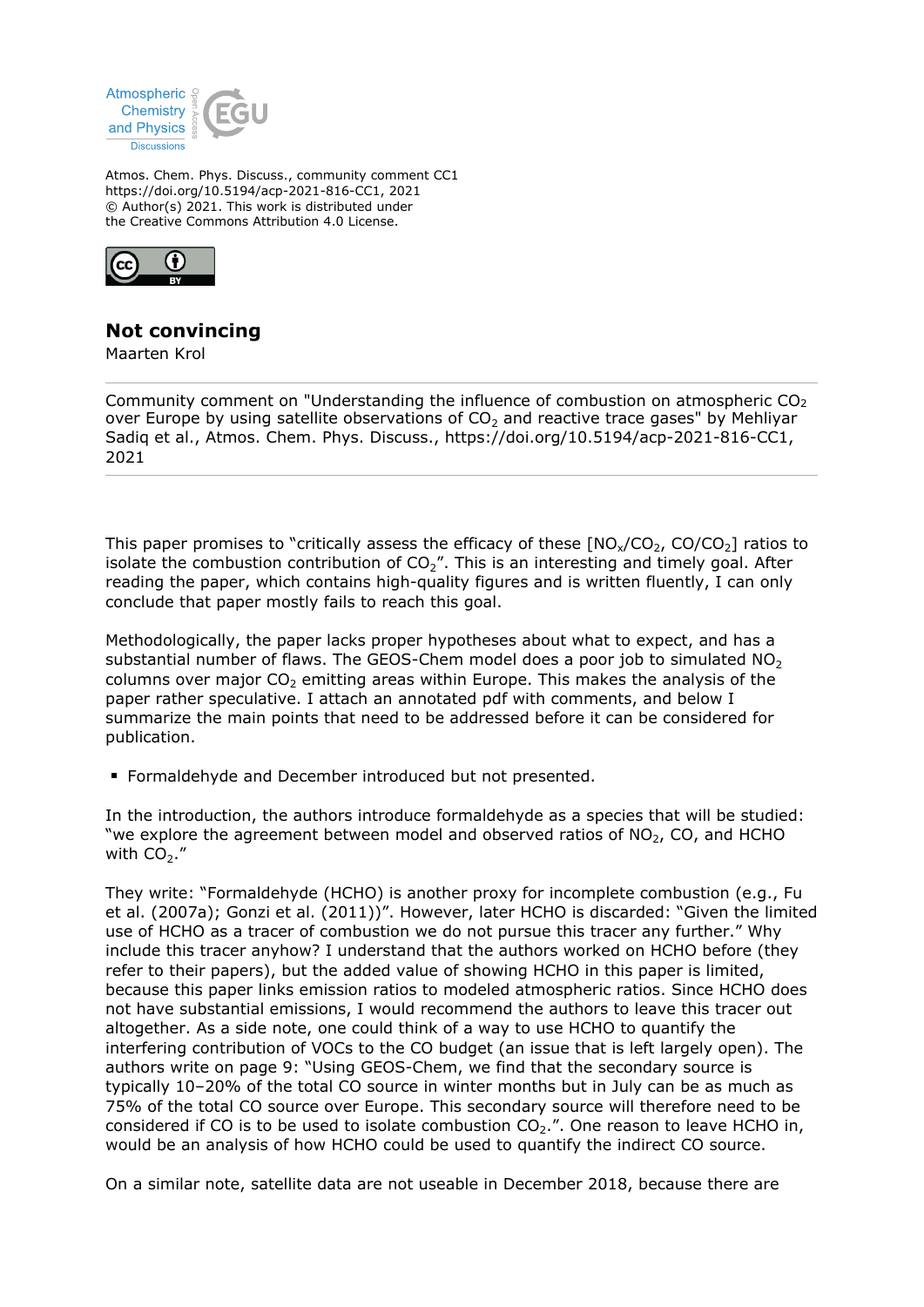insufficient valid OCO-2 observations. The presentation of the December emissions only does not supply much added value. In fact, the analysis is based on only one month of model simulation and satellite data, which is rather limited.

 $CO<sub>2</sub>$  modelling.

Concerning the modelling of  $CO<sub>2</sub>$ , the description is very brief. It seems that the authors do not include the exchange with the biosphere (or oceans). Yet, in figure 5 they compare OCO-2 with the model. Given the large role of the biosphere in July, I would argue that this analysis is therefore flawed.

**Sharp gradients in the emission gradients.** 

The description of the emission ratios applied in the model reveals sharp boundaries between the countries (also in Super et al. 2020). This can partly be understood ("The differences between countries for the two months reflect the relative importance of individual sectors"), but the authors should at least mention that there are still significant uncertainties in reporting of national scale emissions, their allocation, and downscaling. It is hard to believe that emission ratios suddenly change when you cross a border.

**Strategy and results.** 

The authors mention a high spatial correlation between GEOS-Chem and TROPOMI (R=0.60 for NO<sub>2</sub> and R=0.82 for CO). However, this spatial correlation in  $\mu$ mole/m<sup>2</sup> includes a spurious correlation driven by orography in the domain. I suggest to recalculate the correlation in mixing ratio units.

The follow-up question is then of course: how good is this? Visually, it does not look great. The fact that important hotspots, like Madrid, Paris, and London, are misrepresented by the model does not give large credibility to the simulations. Has this model version been validated against surface observations? How can I be sure that the chemistry is not totally flawed over urban environments?

Simply giving reasons is not enough ("...likely reflect over-reporting of NO<sub>x</sub> emissions from rural areas of France, Germany, Poland and other eastern European countries, i.e., errors in emission inventory, temporal profile and errors in vertical mixing and lifetime of NOx against chemical oxidation.", …" which is due to some combination of underestimating emissions from these large urban sources, errors in the model description of NOx photochemistry, and the low sensitivity of averaging kernels to lower levels of the atmosphere".). Basically, we are dealing with with largely unvalidated model results.

Nevertheless, the authors proceed ("….provide us with some confidence in our ability to use enhancement ratios of column CO and  $NO<sub>2</sub>$ "). After some manipulation (subtracting background from model and satellite data) they present in Figure 6 regional enhancements on the national scale. The good correlation they find for  $CO<sub>2</sub>$  and CO on country level is reassuring, although it remains unclear why they moved to the country scale.

However, for NO<sub>2</sub> the modeled columns are too small in the Netherlands, Belgium, and Germany, and too high for Ireland. This calls at least for some interpretation. Likely, the smearing of the high  $\mathsf{NO}_\mathsf{x}$  emissions leads to a too-high OH regime. Also, one should question the use of the standard TROPOMI averaging kernel (from the coarse-scale TM5 model) for the higher-resolution simulations (see abundant literature on this subject).

The authors now take the next step in figure 7, in which they show the ratio of the  $N_O$ and CO enhancement relative to the CO2 enhancements on the grid-scale (back to the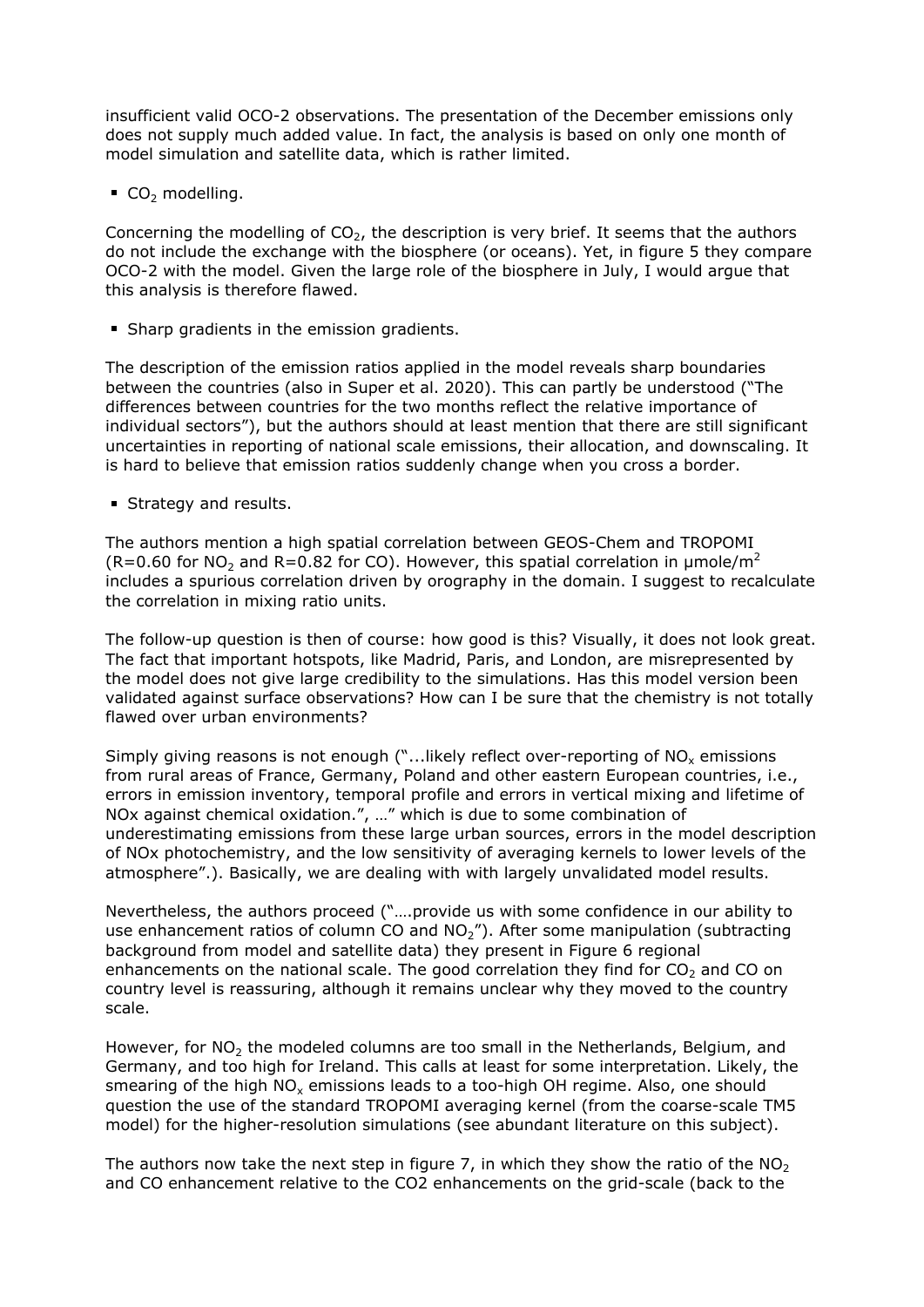grid scale?). My problem with this procedure is that the spatial variations in  $NO<sub>2</sub>$  (typically 25%, from figure 6) and CO (typically 15%) are dominating the  $CO<sub>2</sub>$  signal (variations < 10%). A more serious problem is that the errors associated with the modeled NO2variations are larger than the signal in  $CO<sub>2</sub>$ , making the analysis that follows flawed in my opinion.

In the next step, the authors proceed one step further, by correlating (figure 8a) the combustion ratios  $NO_x/CO_2$  with  $CO/CO_2$ . There is, however, not a prior hypothesis why there should be a correlation. Do countries with a large proportion of sectors with high CO/CO<sub>2</sub> emission ratios, also have high temperature combustion (with high  $NO_x/CO_2$ ) ratios? Apparently not, because there is too much scatter to draw a correlation line. Figure 8a does not bring relevant information here, and would belong to section 3.1. Concerning the unit of the slope: I think it is not unitless (kg  $NO<sub>x</sub>/kq$  CO, and a factor 10 somewhere).

Figure 8b does bring interesting information. But, if you divide both the x-axis and the yaxis by the same number ( $\Delta CO2$ ), would it not be more straightforward to simply study the  $\Delta$ NOx– $\Delta$ CO relation? Earlier identified model flaws in correctly modelling TROPOMI NO<sub>2</sub> mostly explain the difference in slope between model and satellites. The added value of dividing by the  $CO<sub>2</sub>$  enhancement is not clear, nor quantified. The authors write: "This suggests both observed and model columns reproduce the positive relationship based on the inventory estimates.", and basically confirm that CO and  $\rm NO_x$  emissions are correlated both in the inventory and in the modeled columns (since  $CO<sub>2</sub>$  divides out).

The final figure (figure 9) correlates the country scale emission ratios to model and satellite ratios. Interestingly, for  $NO<sub>2</sub>$ , a negative correlation is observed. This would imply that countries with high NO<sub>x</sub> emissions (compared to CO<sub>2</sub>) show smaller NO<sub>2</sub> columns (compared to  $CO<sub>2</sub>$ ), which seems rather surprising, and warrants further interpretation. The authors interpret: "the negative relationships between the inventory-based and atmospheric-based ratios reflect a strong non-linearity between NO<sub>x</sub> emissions and NO<sub>2</sub> concentration." In trying to understand this issue better, I went back to figure 4, noting from figure 9 that Norway  $(2.7x10^{-3}$  mole  $NO_x/mole CO_2$ ), Spain  $(2.4x10^{-3})$ , and Portugal  $(2.8\times10^{-3}$  mole NO<sub>x</sub>/mole CO<sub>2</sub>) show the largest emission ratios, and that Germany  $(1.3x10^{-3}$  mole NO<sub>x</sub>/mole CO<sub>2</sub>) has the lowest ratio in figure 9. Indeed, in figure 4 Portugal has the highest emission ratio, but values and order are distinctly different from figure 9 (Poland is for some reason not shown). Do I interpret the numbers wrong? Anyhow, this issue requires some further scrutiny.

In conclusion, although the subject is interesting and timely, the paper needs substantial revision, scrutiny, and would benefit from a complete redesign. A thorough model validation, including comparisons to surface observations would be needed to gain trust in the model. The severe underestimate of  $NO<sub>2</sub>$  over major cities in Europe precludes the analysis the authors nevertheless present. Also, I would recommend the authors to improve the comparison to TROPOMI  $NO<sub>2</sub>$ , by recalculating the averaging kernel based on the high-resolution  $NO<sub>2</sub>$  distribution (see literature).